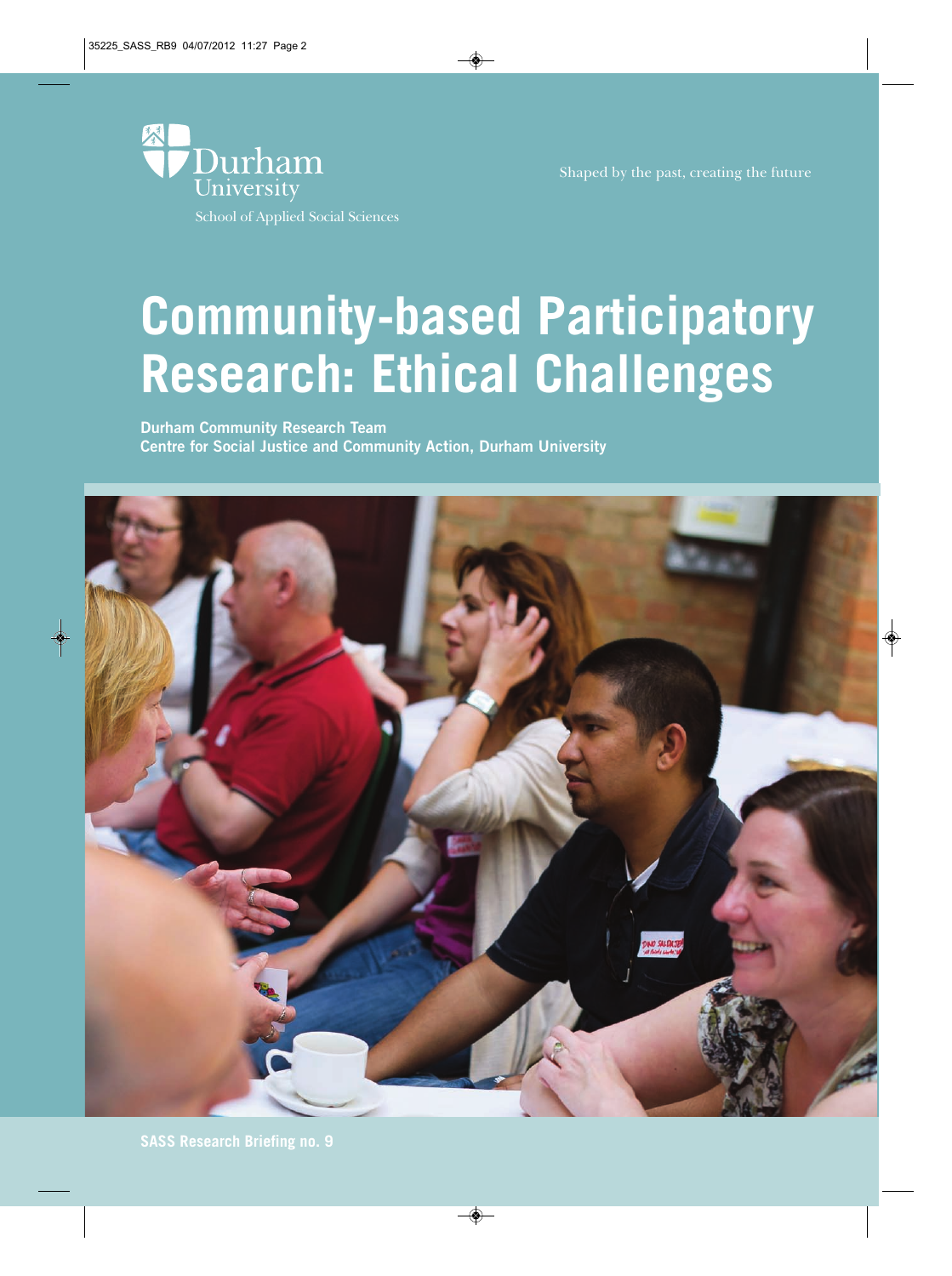# **Introduction**

**This research briefing is based on a participatory scoping study funded by the Arts and Humanities Research Council as part of the Connected Communities programme.**

The study examined ethical issues in community-based participatory research (CBPR), based on a literature

search and the deliberations of a co-inquiry action research group. The co-inquiry group comprised five community partners, five academics from Durham and Newcastle Universities and two staff from Beacon NE.

## **Rationale**

#### **CBPR is increasingly popular, with a growing literature written mostly from an academic perspective.**

By 'community-based' we mean research that tackles issues relevant to people belonging to, or with interests in, a community of place, interest or identity (e.g. local residents, community activists, members of community groups, staff of NGOs or other service-providers). By 'participatory' we mean some degree of active involvement of a range of community stakeholders in research design, process and implementation (e.g. as research commissioners, advisory group members, coresearchers or peer researchers). In projects with 'deep participation', ownership lies with the community rather than outside researchers (see Box 1). Other terms such as 'community-based action research', 'participatory action research', 'co-inquiry' or 'co-production' are also sometimes used to refer to research that is communitybased and participatory.

The popularity of CBPR stems partly from the fact that it is an approach that can be used to engage groups that are perceived as 'hard to access' by professional researchers (for example, minority ethnic and faith groups, indigenous communities, people with disabilities) and through this engagement more equitable and sustainable outcomes may be achieved for those groups/communities. There is also an

ideological rationale for CBPR, often framed in terms of an explicit value position involving a commitment to sharing power with those usually the objects of research, and to working for progressive social change. In the UK, CBPR gained recent exposure through the Beacons for Public Engagement initiative in higher education (2008-2011) alongside a general growth of interest in communityuniversity research engagement and research impact.

The main focus of this study is the nature and range of ethical issues in CBPR, taking a broad definition of 'ethics' as relating to matters of right and wrong conduct, good and bad qualities of character and responsibilities attached to relationships. The subject matter of ethics is often said to be human welfare, but the bigger picture includes the flourishing of the whole ecosystem. The aims of the study reported here were to:

- 1. Provide a critical overview of literature on participatory approaches to community-based research, with a particular focus on ethical issues, drawing on national and international experience.
- 2. Offer guidance and recommendations to the Connected Communities programme on tackling ethical challenges in CBPR.

**The main focus of this study is the nature and range of ethical issues in CBPR, taking a broad definition of 'ethics' as relating to matters of right and wrong conduct, good and bad qualities of character and responsibilities attached to relationships.**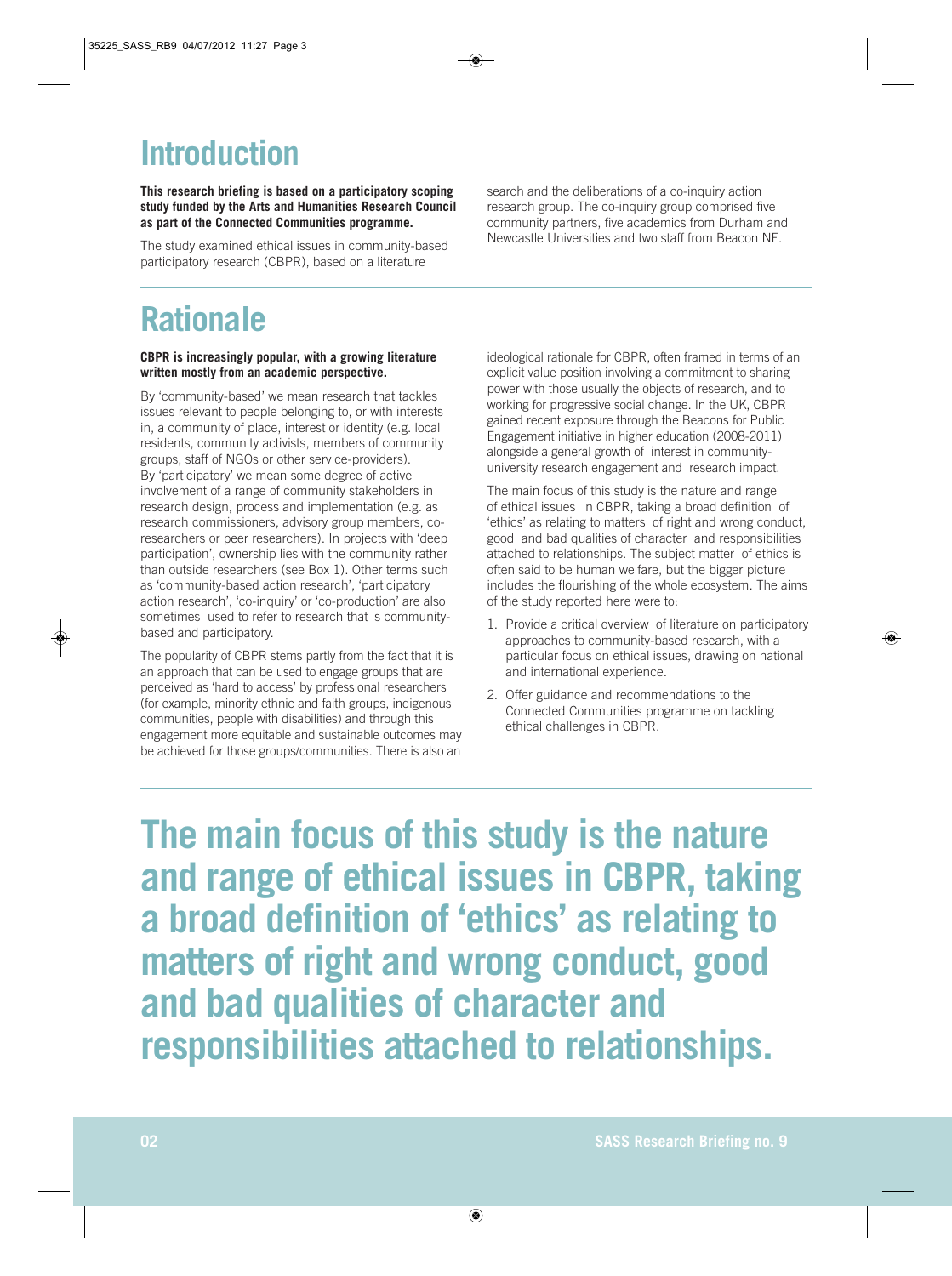# **Types of CBPR**

The initial database searches generated articles in a variety of formats, the most common being case studies of particular research projects or interventions. CBPR is noticeably popular in health research in the USA. Not all articles were explicit about the degree to which the reported research was community-based and/or participatory. If we assess studies along a continuum of community participation (Box 1), the majority of research falls into the fourth category (controlled by professional researchers, with some degree of community participation). This is unsurprising, given the searches focussed more on academic articles than professional or 'grey' literature. However, it also reflects the way research sponsors allocate funding and the requirements of universities for publication. Many accounts of research that are framed in terms of co-production betray moderate degrees of professional researcher control. Some articles include community partners as co-authors, but very few are written from a community partner perspective.

### **Methodology**

#### **The study was undertaken during March-October 2011, comprising:**

- 1. A literature search.
- 2. Three Review Team meetings.
- 3. Three Co-inquiry Action Research (CAR) group workshops.
- 4. Three consultations with International Advisors.

#### **Box 1: Degrees of community participation in research**

- 1. Community-controlled and managed research, no professional researchers involved.
- 2. Community-controlled with professional researchers working for the community.
- 3. Co-production equal partnership between professional researchers and community members.
- 4. Controlled by professional researchers but with greater or lesser degrees of community partnership, e.g.
- Advisory group involved in design, dissemination.
- Trained community researchers undertake some/all of data gathering, analysis, writing.
- Professional researcher uses participatory methods (e.g. young people take photos).

### **CBPR and ethics**

#### **There are two main ways that issues of ethics in CBPR are framed in the literature:**

- 1. **CBPR is often claimed to be inherently more 'ethical'** (meaning ethically good) than so-called 'traditional' research in which there is alleged to be a clearer distinction between researchers and researched. Examples are often given of scientific/health research that has harmed/ exploited vulnerable participants, including indigenous or ethnic communities or people with disabilities. While these assumptions can be questioned, especially when CBPR is academic-led, it is presented as an inherently ethical model in that it is:
	- a) more ethically-aware because it takes greater account of issues of power, rights and responsibilities and the roles of all stakeholders.
	- b) more egalitarian and democratic, based on respect for and partnership with community members.
- 2. **CBPR entails complex relationships of power and accountability** and hence raises distinctive ethical challenges relating to developing/maintaining partnerships, difficulties in maintaining anonymity and blurred boundaries between researcher and researched (e.g. community researchers researching their own communities). Some ethical issues identified in the literature and by the CAR group relate more to the research topic and/or group/neighbourhood that is the focus of the research (i.e. sensitive issues or disadvantaged groups) than specifically to the fact that the approach is CBPR. But it is hard to disentangle approach, methods and topics, as CBPR often focuses on disadvantaged groups/neighbourhoods and sensitive topics. It may also be undertaken by researchers who are politically committed and wish to use the results for campaigning.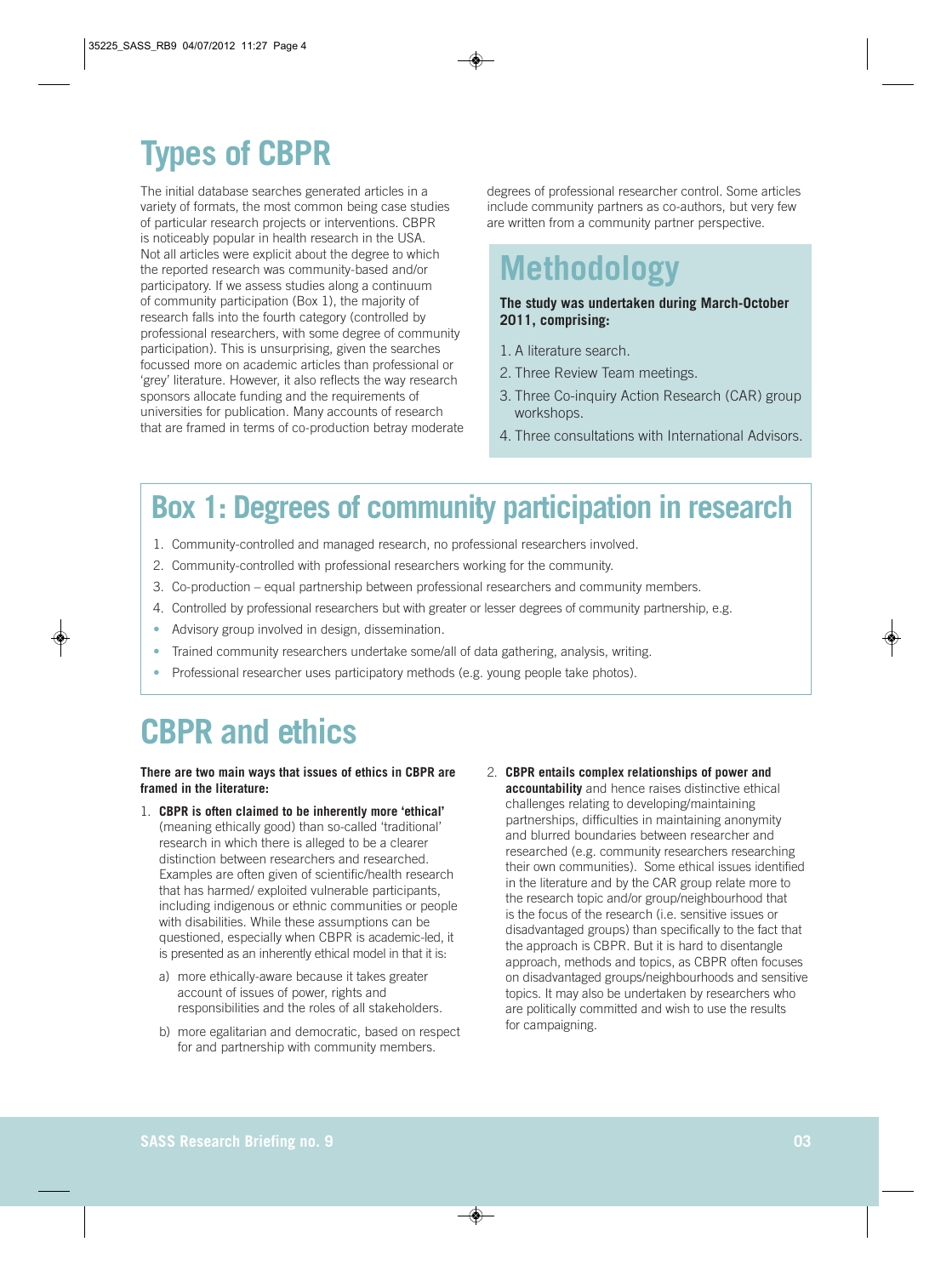## **Examples of ethical challenges in CBPR**

**The most common explicit coverage of ethics in the literature relates to the operation of Research Ethics Committees or Institutional Review Boards and issues of confidentiality, informed consent, representation, anonymity and ownership of data.** 

These issues are common to qualitative research, but take on specific dimensions in CBPR. Implicit ethical issues are often embedded in discussions of research methodology and process, even if not named as such, particularly in relation to power, partnership and participation. The deliberations of the CAR group complemented the findings from the literature review, building on many of the key issues, providing more nuanced understandings or alternative perspectives and raising new issues less prominent in the literature. A selection of the main ethical challenges covered in the literature and discussed in the CAR group is outlined below.

**1. Partnership, collaboration and power.** CBPR promises a move away from the 'outside expert' and tokenistic involvement, placing emphasis on negotiating and developing relationships in specific cultural, spatial, political, historical contexts. Dodson et al. (2007:822) warn that "researchers must grapple with power and vulnerability – both those of other people as well as their own". Many articles refer to work with a social

justice focus, including ethical issues relating to 'race', ethnicity and cultural difference. However, it is important to recognise that all CBPR involves navigating social difference. A range of articles provide reflections on relationships between professional researchers and community partners, echoing the comments of Dodson et al. (2007:823) that 'collaboration and the conventions of research methodology are uneasy partners'. The time taken to build trusting relationships (Love, 2011) and the mismatch between academic calendars, funding timelines and community needs and expectations also create challenges. Several articles discuss the importance of ongoing dialogue in building relationships of trust, relieving group tensions and planning outcomes (Johnson et al, 2009; Love, 2011; Mohatt et al, 2004; Springgate et al, 2009). Experiences of participation may not be universal and those involved may experience moments of exclusion and inclusion (Ponic and Frisby, 2010). Direct personal accounts shared in the CAR group illuminated the importance of relationships based on mutual understanding and respect for difference, and how these can develop into effective partnerships that address the needs and interests of academics and community partners. The focus of CBPR on relationships also suggests

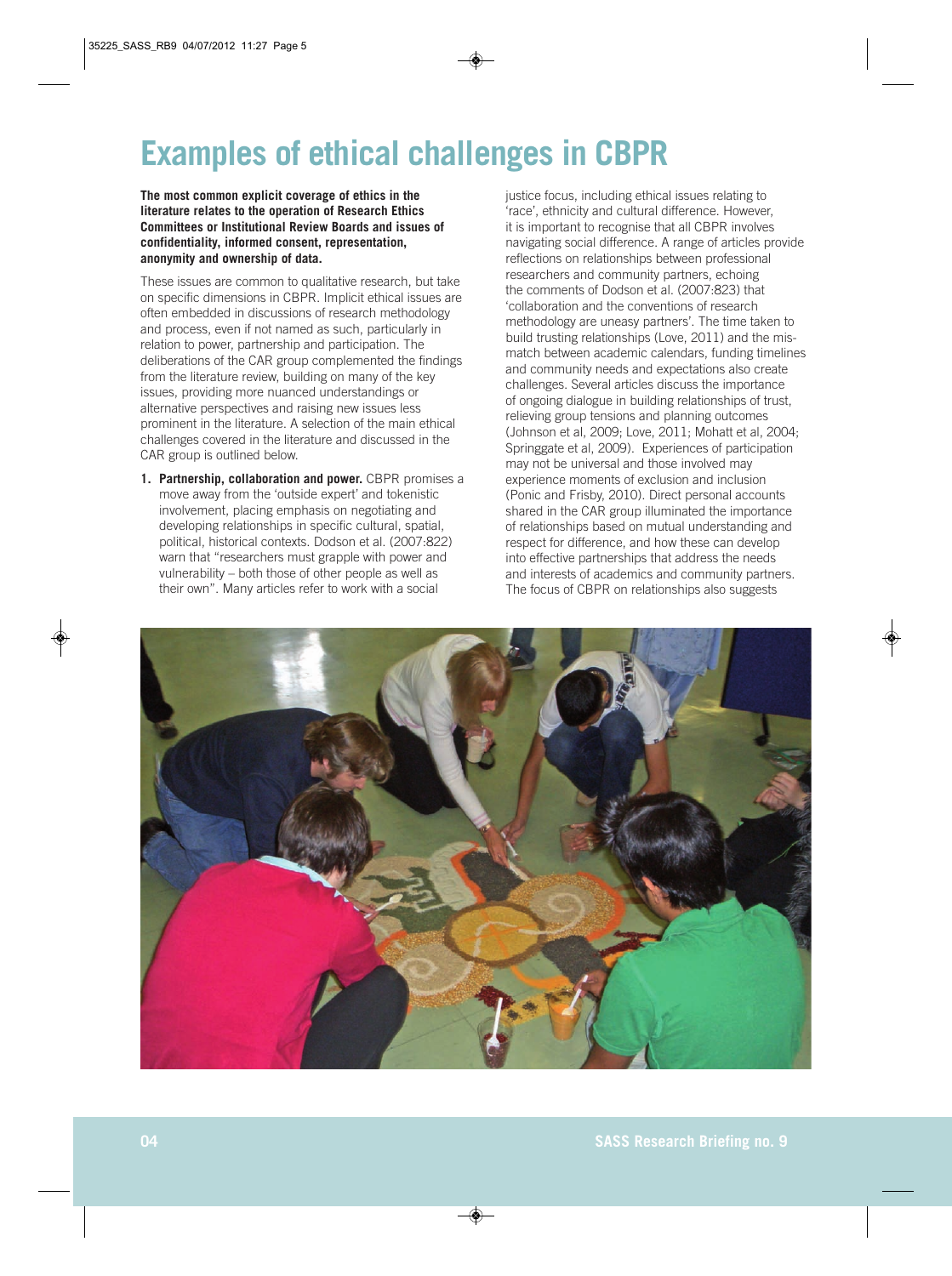that theoretical approaches to ethics that emphasise responsibilities and relationships (ethics of care) might be helpful in providing alternative/complementary framings to rights-based approaches (ethics of justice) (Charles, 2011).

**2. Community rights, conflict and democratic representation.** Despite the plethora of ethical codes for research, most are concerned with the individual rights of human subjects. CBPR raises the challenge of extending rights to groups or communities (Quigley, 2006). This creates problems, including defining what counts as a 'community'; the potential for conflict between individual and group interests; how to modify informed consent to take account of group characteristics; and issues of who best represents a group or community (Wallwork, 2003). Further complexity is added if the topic is controversial and opinions are divided within a 'community'/group. Interesting examples include research on female genital cutting in the Somali community (Johnson et al., 2009) and attitudes of people with disabilities to physician-assisted suicide/death with dignity (Minkler et al., 2002). However, other articles demonstrate the unifying potential of research that identifies and examines a common issue or problem. For example, Horn et al. (2008) report how internal conflicts were avoided in Native American communities by ensuring diverse groups unified around a common theme, emphasising consensus-building rather than division and difference. Traditional conceptions of representation may be difficult to apply in some settings, such as multi-ethnic neighbourhoods or amongst stigmatised and marginalised groups, where there may be a lack of pre-existing structure for representation (Shagi et al, 2008). Furthermore, as the CAR group deliberations indicated, communities may have their own ethical codes/ framings that differ from or conflict with those of external researchers (see Kindon and Latham, 2002; Sanderson and Kindon, 2004).

**3. Ownership and dissemination of data, findings and publications.** Group and/or community involvement as research partners adds complexity when considering ownership of data and results. According to Quigley (2006:142): 'The most problematic areas of research ethics in communities are about data control, confidentiality, interpretation of results, ownership, publication of results and dissemination procedures.'

Many community research partners may not anticipate these issues and hence, in the view of the CAR group, it is particularly important to negotiate before research starts. To avoid the academic exploitation of community data, stigmatisation of communities and violation of privacy, some CBPR projects develop agreements relating to data ownership and publication (Quigley, 2006; Maddocks, 1992). Several articles highlight the difference between 'traditional' ways of disseminating research amongst professional peers

and CBPR, involving dissemination to communities and wider publics (Love, 2011). Community members of the CAR group stressed the importance of using plain language in community dissemination.

- **4. Anonymity, privacy and confidentiality.** These issues are common in all social research, but distinctive questions in CBPR include:
- 1) How can communal as well as individual consent be negotiated?
- 2) What rights should a community have to demand confidentiality in relation to certain types of information?
- 3) Can anonymity of participants in CBPR be secured, especially if community researchers are involved and there is wide dissemination within the community that is the focus of the research?
- 4) Is the preoccupation with anonymity always desirable, as community participants may wish the community and individuals to be given credit and/or to be named in order to publicise specific issues and improve longer-term outcomes?

To tackle these questions, many CBPR projects establish community-based agreements to ensure participants understand the research, that there is an awareness and explanation of community risks and benefits and issues of anonymity, coercion and voluntariness are discussed (Quigley, 2006).

**5. Institutional ethical review processes.** The contextdependent nature of CBPR makes it difficult to fit within institutional review frameworks, which are generally not established with CBPR in mind (Flicker and Guta, 2008; Love, 2011). They tend to assume: a clear distinction between researchers and researched; a requirement for individual consent to participate; predictability of process and outcomes; and control by professional researchers. Malone et al. (2006: 1915) argue that the current culture of academia often protects institutional power at the expense of community empowerment. In judging the overall merit of research proposals, Fundación Sabiduría Indígena and Kothari (1997) argue that benefits for local people should be given as much weight as theoretical and methodological aspects. As interest grows in participatory approaches, Moore (2004:145) suggests universities need to adapt to alternative research methodologies. Academic CAR group members offered examples of difficulties in gaining institutional recognition and ethical approval. Effective partnership was regarded as vital in highlighting institutional constraints experienced by academics, generally invisible to community partners, and enabling their negotiation in ways that allow representation of diverse viewpoints and needs. The value of a set of ethical principles for CBPR to be used in institutional ethical review processes was highlighted by the CAR group.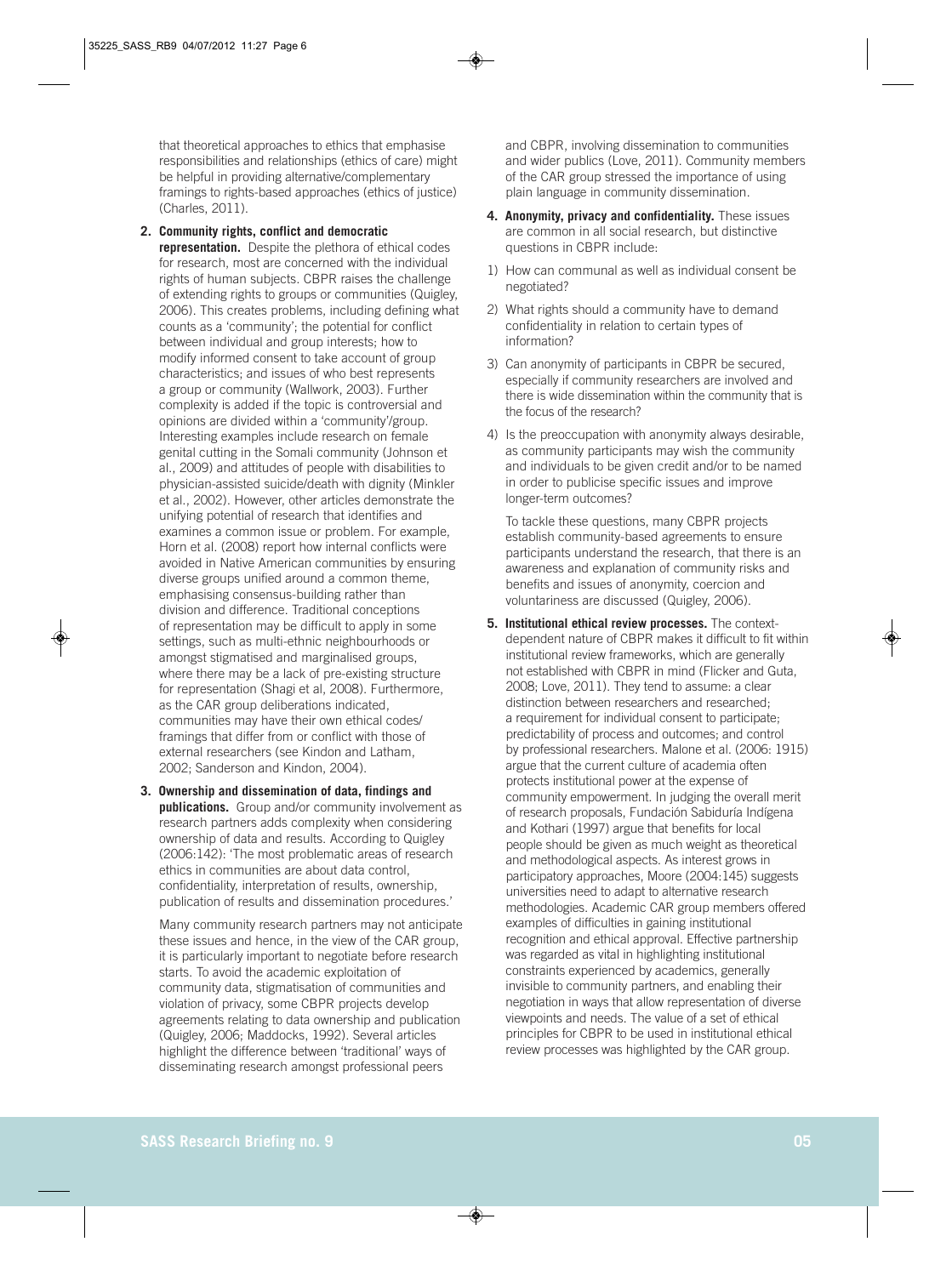**6. Blurring the boundaries between researcher and researched, academic and activist.** CBPR often makes high demands on emotional and intellectual energy and may disrupt participants' personal lives (Moore, 2004). Tensions may emerge between the roles of academic and activist (Cancian, 1993); outcomes may be unexpected and painful (Miller, 1994). Transformation is often both an aim and outcome of CBPR - personal transformation as well as transforming social structures (Maguire, 1993; Carson and Sumara, 1997). Moore (2004:155) warns that 'transformation can be a difficult pathway filled with anxiety, self-critique and heightened awareness', so supportive institutional structures are required. CAR group members emphasised that community researchers interviewing or conducting focus groups in their own communities, or social welfare or health practitioners adopting a research role, need high degrees of self-awareness to ensure that privacy and confidentiality are not breached and professional and personal issues do not become damagingly blurred.



### **Recommendations for future research**

- 1. Adoption and promotion of a set of ethical principles and guidelines for CBPR in the UK by researchers, research councils, research charities, universities and other research funders and commissioners.
- 2. Ethnographic research on the process of CBPR to provide detailed and nuanced accounts of ethical challenges and how these are tackled.
- 3. A review specifically focussing on grey literature to source accounts of CBPR from community perspectives.
- 4. Longitudinal studies of communities engaged in CBPR to trace longer-term outcomes in relation to the research and examine approaches to evaluation.

#### **References**

Cancian, F. (1993) Conflicts between activist research and academic success: participatory research and alternative strategies, American Sociologist, 24(1): 92-106.

Carson, T. and Sumara, D. (1997) Action research as a living practice, Peter Lang, New York.

Charles, L. (2011) Animating community supported agriculture in North East England: Striving for a 'caring practice', Journal of Rural Studies, article in press, doi:10.1016/jrurstud.2011.06.001

Dodson, L., Piatelli D. and Schmalzbauer, L. (2007) Researching inequality through interpretive collaborations: shifting power and the unspoke contract, Qualitative Inquiry, 13(6): 821-843.

Fundación Sabiduría Indígena and Kothari, B. (1997) Rights to the benefits of research: compensating indigenous peoples for their intellectual contribution, Human Organisation, 56(2): 127-137.

Flicker, S. and Guta, A. (2008). Ethical Approaches to Adolescent Participation in Sexual Health Research, Journal of Adolescent Health, 42(1): 3-10.

Horn, K., McCracken, l., Dino, G. and Braybot, M. (2008) Applying community-based participatory research principles to the development of a smoking-cessation program for American Indian teens: 'telling our story', Health Education and Behaviour, 44: 44-69.

Johnson, C., Ali, S. and Shipp, M. (2009) Building Community-Based Participatory Research Partnerships with a Somali Refugee Community, American Journal of Preventive Medicine, 37(6S1): S230-S236.

Kindon, S. and Latham, A. (2002) From Mitigation to Negotiation: Ethics and the Geographic Imagination in Aotearoa New Zealand, New Zealand Geographer 58(1): 14-22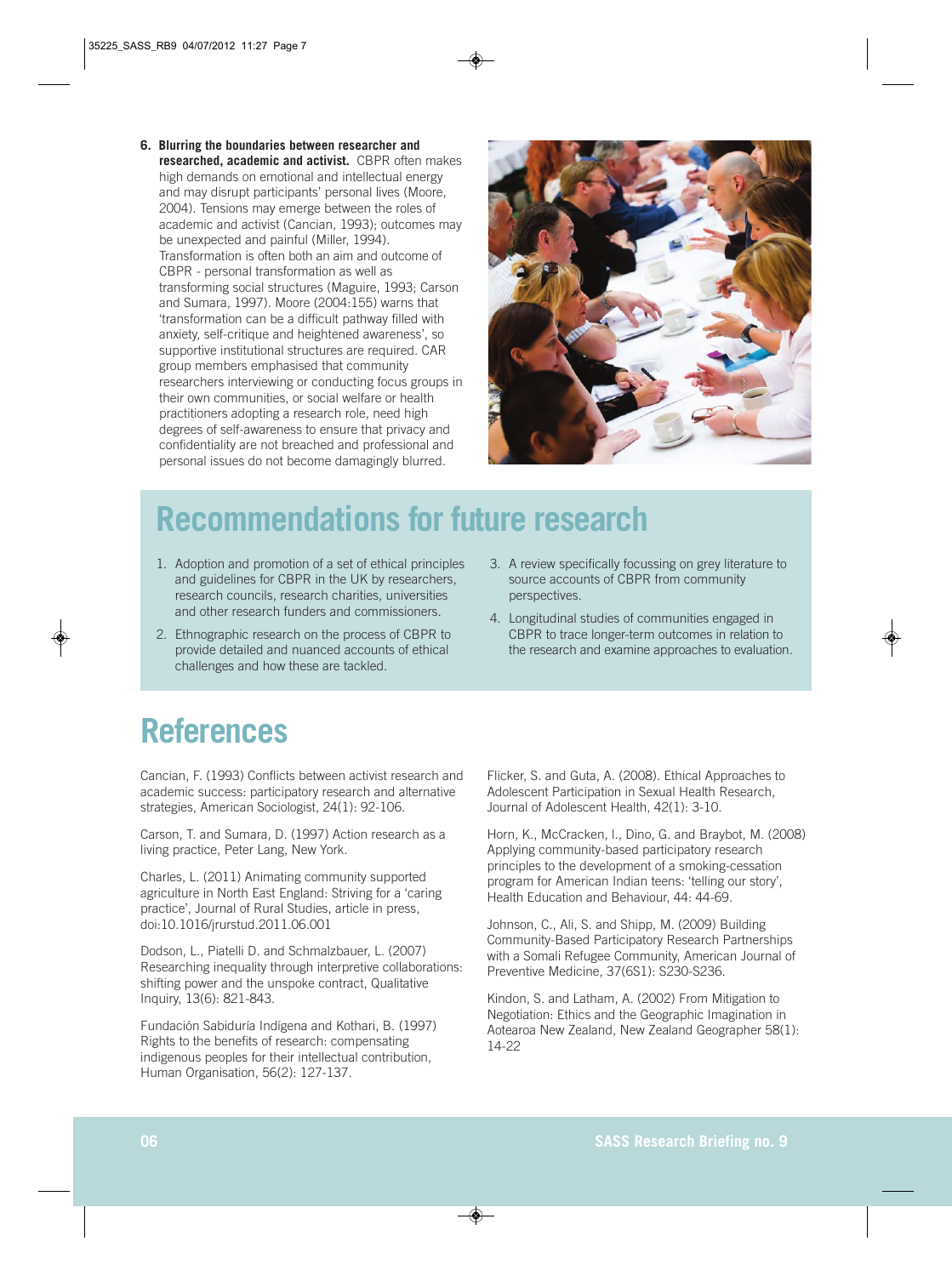Love, K. (2011) Little known but powerful approach to applied research: community-based participatory research, Geriatric Nursing, 32(1): 52-54.

Maddocks, I. (1992) Ethics in Aboriginal research: a model for minorities or for all? The Medical Journal of Australia, 157: 553-555.

Maguire, P. (1993) Challenges, contradictions and celebrations: attempting participatory research as a doctoral student. In Park, P., Brydon-Miller, M., Hall, B. and Jackson, T. (eds) Voices of change: participatory research in the USA and Canada, OISE Press, Toronto, pp 157-176.

Malone, R., Yerger, V. and McGruder, C. (2006) 'It's like Tuskegee in reverse': a case study of ethical tensions in institutional review board review of community-based participatory research, American Journal of Public Health, 96(11): 1914-1919.

Manzo, L.C. and Brightbill, N., (2007) Towards a participatory ethics. In Kindon, S., Pain, R. and Kesby, M. (eds) Participatory action research approaches and methods: connecting people, participation and place, Routledge, Abingdon, Oxon, pp 33-40.

Miller, N. (1994) Participatory action research: principles, politics and possibilities, New Directions for Adult Continuing Education, 63: 69-80.

Minkler, M., Fadem, P., Perry, M, Blum, K., Moore, L. and Rogers, J. (2002) Ethical dilemmas in participatory action research: a case study from the disability community, Health Education and Behaviour, 29(1): 14-29.

Mohatt, G. V., Hazel, K.L., Allen, J., Stachelrodt, M., Hensel, C. and Fath, R. (2004) Unheard Alaska: culturally anchored participatory action research on sobriety with Alaska natives, American Journal of Community Psychology, 33(3/4): 263-273.

Moore, J. (2004) Living in the basement of the ivory tower: a graduate student's perspective of participatory action research within academic institutions, Educational Action Research, 12(1):145-162.

Ponic, P. and Frisby, W. (2010) Unpacking assumptions about inclusion in community-based health promotion: perspectives of women living in poverty, Qualitative Health Research, 20(11): 1519-1531.

Quigley, D. (2006) A review of improved ethical practices in environmental and public health research: case examples from native communities, Health Education and Behavior, 33(2): 130-147.

Sanderson, E. and Kindon, S. (2004) Progress in Participatory Development: Opening up the Possibility of Knowledge through Progressive Participation, Progress in Development Studies, 4(2): 114-126.

Shagi, C., Vallely, A., Kasindi, S., Chiduo, B., Desmond, N., Soteli, S., Kavit, N., Vallely, L., Lees, S., Hayes, R. and Ross, D. (2008) A model for community representation and participation in HIV prevention trials among women who engage in transactional sex in Africa, AIDS Care, 20(9): 1039-1049.

Springgate, B., Allen, C., Jones, C., Lovera, S., Meyers, D., Campbell, L., Palinkas, L. and Wells, K. (2009) Rapid community participatory assessment of health care in poststorm New Orleans, American Journal of Preventative Medicine, 37: 237-243.

Wallwork, E. (2003) Ethical analysis of group rights for the collaborative inititiave of research ethics in environmental health, Report to Collaborative Research Ethics Project, Religion Department, Syracuse University.

#### **Report and appendices**

For full report follow: www.durham.ac.uk/beacon/socialjustice/reserachprojects/cbpr

There is a series of appendices that give further details of aspects of this study. These can be downloaded from: www.durham.ac.uk/beacon/socialjustice/researchprojects/cbpr

**Appendix 1:** Project participants

**Appendix 2:** A note on outcomes of CBPR

**Appendix 3:** Details of the literature search

**Appendix 4:** Preliminary report on Co-inquiry Action Research group workshops

**Appendix 5:** Towards draft ethical principles for CBPR

**Appendix 6:** Bibliography